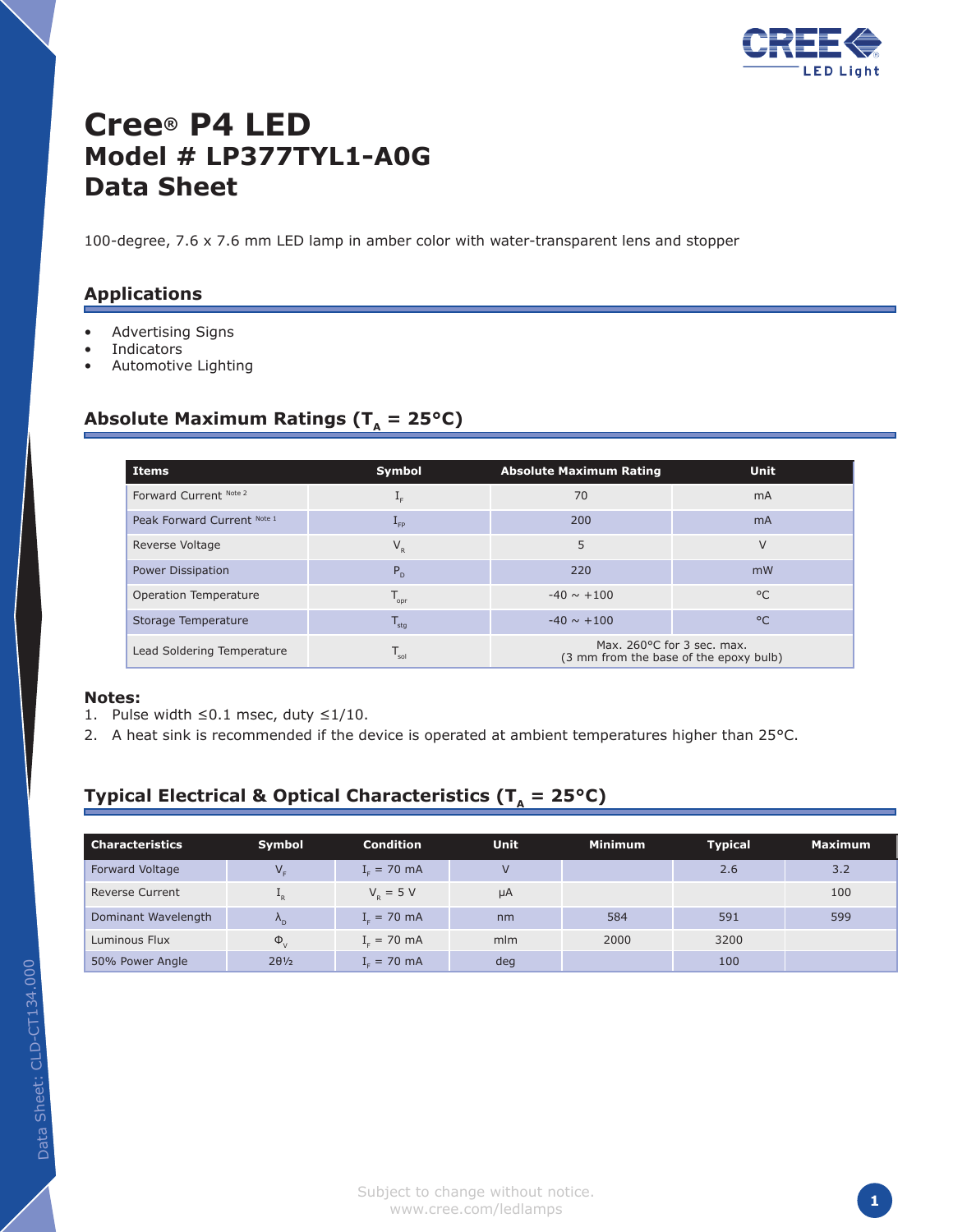

## Standard Bins for LP377TYL1-A0G  $(I<sub>F</sub> = 70$  mA)

Lamps are sorted to luminous flux ( $\Phi_{v}$ ), V<sub>F</sub> and dominant wavelength ( $\lambda_{\rm D}$ ) bins shown.

Orders for LP377TYL1-A0G may be filled with any or all bins contained as below.

All luminous flux ( $\Phi_{V}$ ), V<sub>F</sub> and dominant wavelength ( $\lambda_{D}$ ) values shown and specified are at I<sub>F</sub> = 70 mA.



| Rank                    |               |               |               |               |
|-------------------------|---------------|---------------|---------------|---------------|
| Luminous<br><b>Flux</b> | 2000-3000 mlm | 2500-3600 mlm | 3000-4200 mlm | 3500-4800 mlm |

#### Forward Voltage  $(V_F)$

| ' Rank  | JZ.         |             | V6                      | $\overline{\phantom{a}}$ | V٤          |
|---------|-------------|-------------|-------------------------|--------------------------|-------------|
| Voltage | 4V<br>_ . _ | $2.4 - 2.6$ | $\Omega$<br>$2.6 - 2.8$ | $2.8 - 3.0 V$            | $3.0 - 3.2$ |

Important Notes:

- All ranks will be included per delivery; rank ratio will be based on the dice distribution. 1.
- 2. No tolerance of measurement of luminous flux.
- 3. Tolerance of measurement of dominant wavelength is  $\pm 1$  nm.
- 4. Tolerance of measurement of  $V_F$  is  $\pm 0.05$  V.
- 5. Packaging methods are available for selection; please refer to the "Cree LED Lamp Packaging Standard" document.
- 6. Please refer to the "Cree LED Lamp Reliability Test Standards" document for reliability test conditions.
- 7. Please refer to the "Cree LED Lamp Soldering & Handling" document for information about how to use this LED product safely.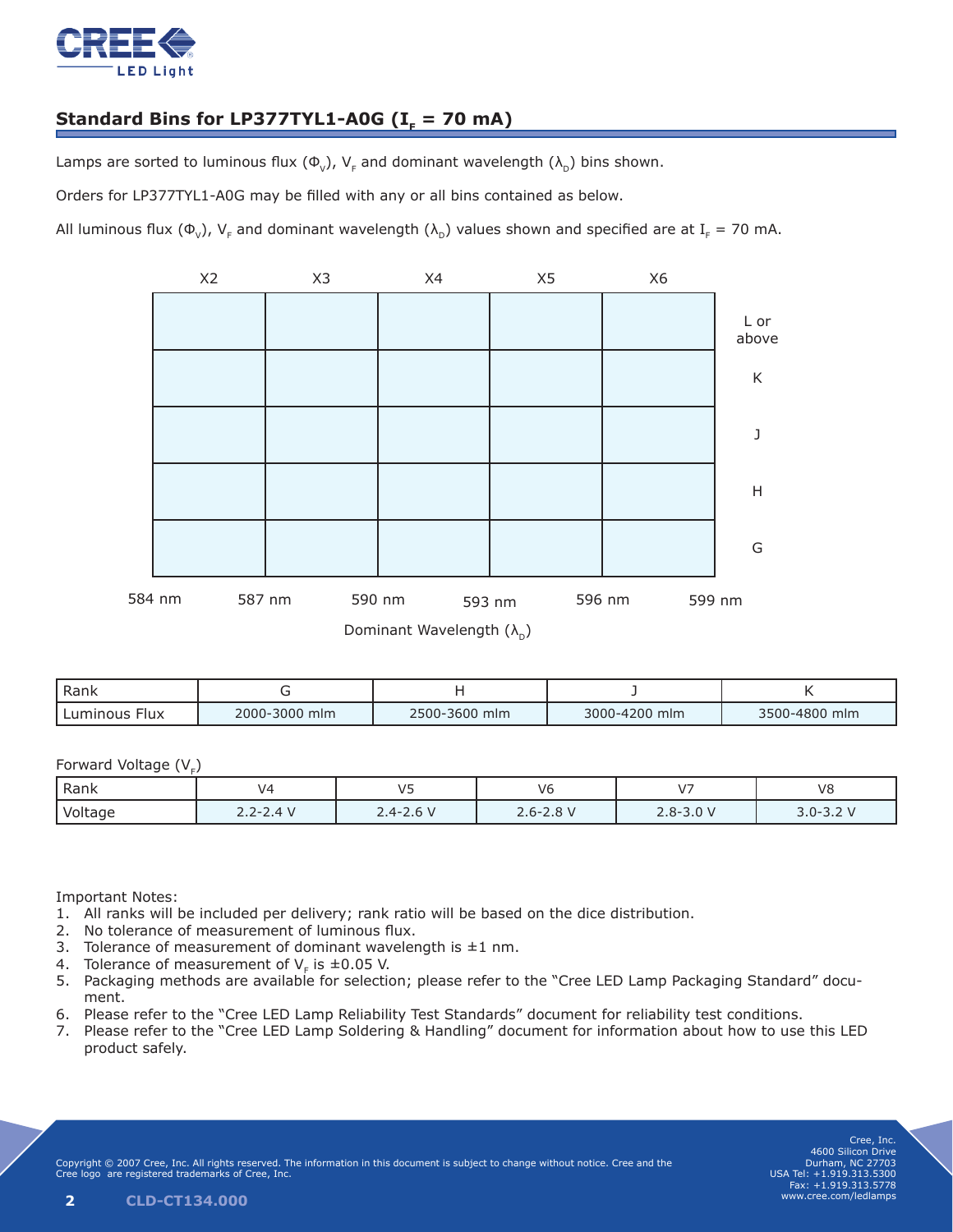

## **Graphs**





FIG.3 RELATIVE LUMINOUS FLUX VS. FORWARD CURRENT. 0.0 20.0 40.0 60.0 80.0 100.0 0.0 0.5 If(mA) 2.0 1.0 1.5 2.5





-30 -90 -60 0 30 60 9 0% 20% 40% 50% Power Angle : 100 0 0 80% 60% 100% Ie(%)

FIG.6 FAR FIELD PATTERN

Cree, Inc. 4600 Silicon Drive Durham, NC 27703 USA Tel: +1.919.313.5300 Fax: +1.919.313.5778 www.cree.com/ledlamps

Copyright © 2007 Cree, Inc. All rights reserved. The information in this document is subject to change without notice. Cree and the Cree logo are registered trademarks of Cree, Inc. 4/4 COTCO-D-074 REV.1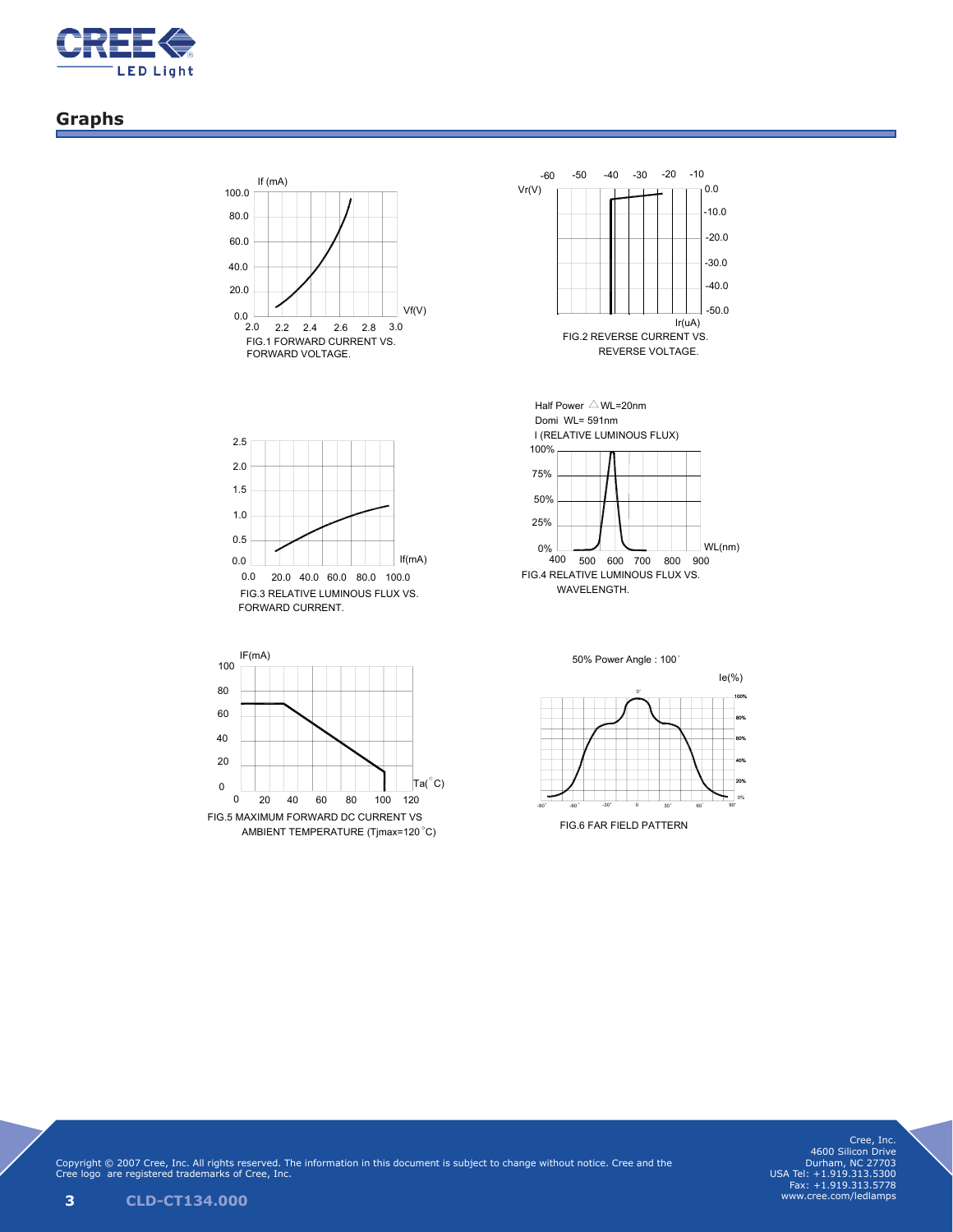

## **Mechanical Dimensions**

All dimensions are in mm. Tolerance is  $\pm 0.25$  mm unless otherwise noted.

An epoxy meniscus may extend about 1.5 mm down the leads.

Burr around bottom of epoxy may be 0.5 mm max. **Applications: Dimension Drawing**



Model No. LP377TYL1-A0G

## **Notes**

#### RoHS Compliance (3mm from the base of the epoxy bulb)

The levels of environmentally sensitive, persistent biologically toxic (PBT), persistent organic pollutants (POP), or otherwise restricted materials in this product are below the maximum concentration values (also referred to as the threshold limits) permitted for such substances, or are used in an exempted application, in accordance with EU Directhreshold limits) permitted for such substances, or are used in an exempted application, in accordance with EO Direc<br>tive 2002/95/EC on the restriction of the use of certain hazardous substances in electrical and electroni (RoHS), as amended through April 21, 2006.

#### Vision Advisory Claim

Users should be cautioned not to stare at the light of this LED product. The bright light can damage the eye.  $Users$  shoul

Copyright © 2007 Cree, Inc. All rights reserved. The information in this document is subject to change without notice. Cree and the Cree logo are registered trademarks of Cree, Inc. Cree logo are registered trademarks of Cree, Inc.

Cree, Inc. 4600 Silicon Drive Durham, NC 27703 USA Tel: +1.919.313.5300 Fax: +1.919.313.5778 www.cree.com/ledlamps